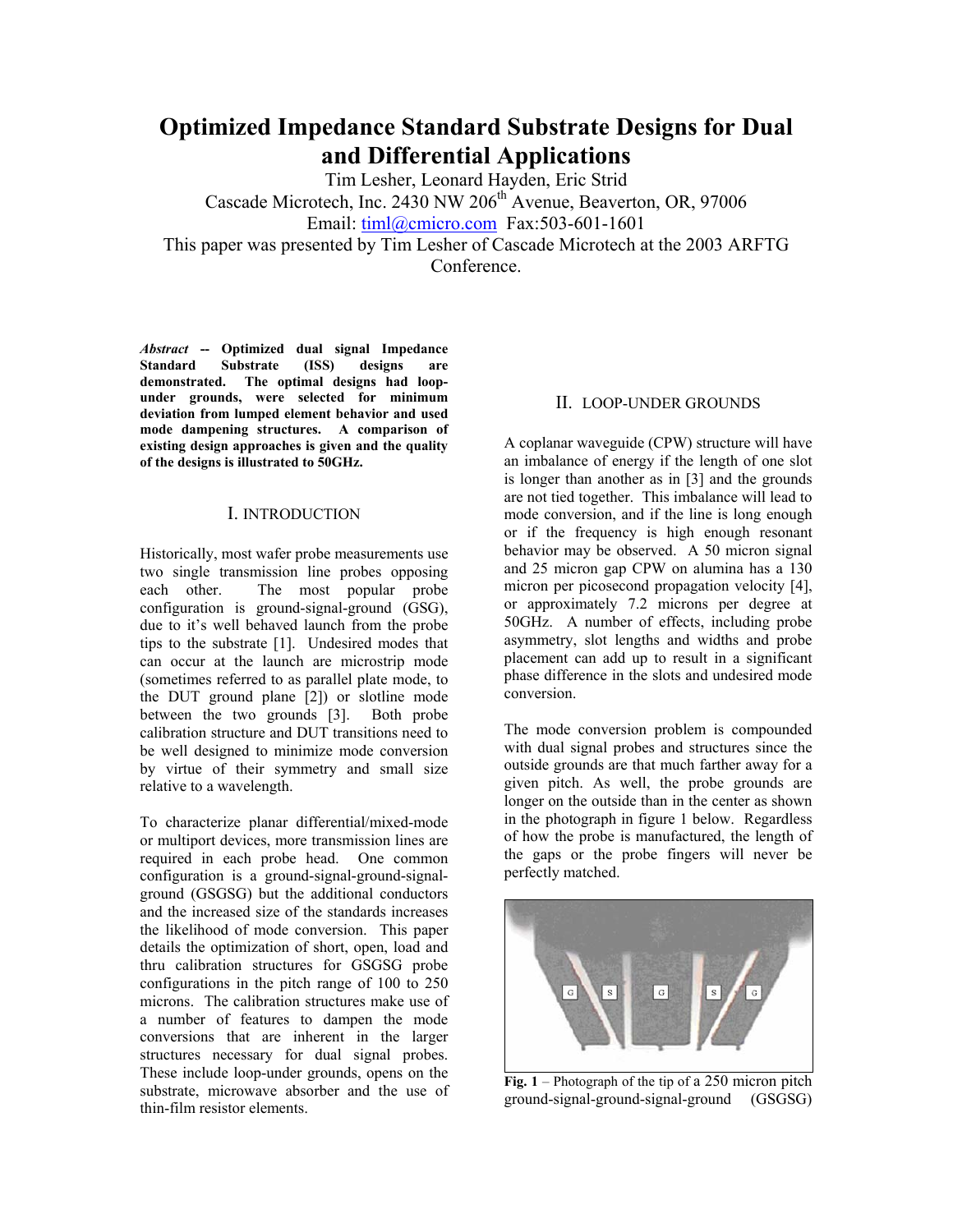probe to illustrate the difference in ground and gap lengths.

It is also difficult to insure perfect angular alignment to what is being probed. Tying the grounds together under the probe adds an additional capacitance to the signal but the benefit of the short path from one ground to the other is enormous. Figure 2 illustrates the effect for calibrated probes, probing tied and untied CPW transmission lines.



**Fig. 2** – Illustration of the effect that loop-under grounds have on undesired modes. The measurements were of otherwise identical 40ps CPW lines – one with loop-under grounds and one without.

#### III. LUMPED ELEMENT BEHAVIOR **OPTIMIZATION**

The SOLT calibration method that is used on most network analyzers [e.g., 5] requires known characteristics of the open, short and load standards. The quality of the calibration is determined by how well the standards used fit the models in the vector network analyzer (VNA).

The state-of-the-art for multi-port calibrations is to accomplish the required number of calibrations single-ended and to terminate the unused ports in the VNA. This configuration was emulated while testing the candidate structures for each of the one-port standards. Two GSGSG probes of the appropriate pitch were used with the top two of four possible probe signal paths connected to port one and two of the VNA and the bottom two probe signal paths terminated with broadband loads.

Each new candidate structure was measured and the set of one-port standards that best fit the lumped element models was empirically determined with the following sequence of steps:

- 1. LRRM [6] calibration with new set of structures
- 2. Re-measure Short, Open and Load,
- 3. Fit each of these to a lumped model,
- 4. Determine the deviation of the measurements from the lumped models,
- 5. Use lumped model values of these structures for Short, Open and Load calibration coefficients,
- 6. Perform calibration with SOLT and newly generated coefficients,
- 7. Use this calibration as well as previous LRRM calibration to compare the measurements of a verification structure without moving the probes. Typically this was a 40ps CPW line probed from only one end (open stub).

Software like WinCal\* and Nucleus\* can simplify the data collection but for each calibration structure, all the others available in the SOLT set of structures were used to find the combination that produced the best calibration. The number of calculations grows quickly but decision making is reduced to comparing three values per set of one port standards.

LRRM was used in the first step because the calibration method does not rely on completely known behavior in the calibration math. SOLT requires perfect knowledge of the standards behavior. This means that if SOLT were used on an imperfect standard, measuring that standard again would result in a near perfect response that



**Fig. 3** – Measurement of a CPW, 40ps line with both the LRRM and SOLT techniques to illustrate the agreement between the two methods.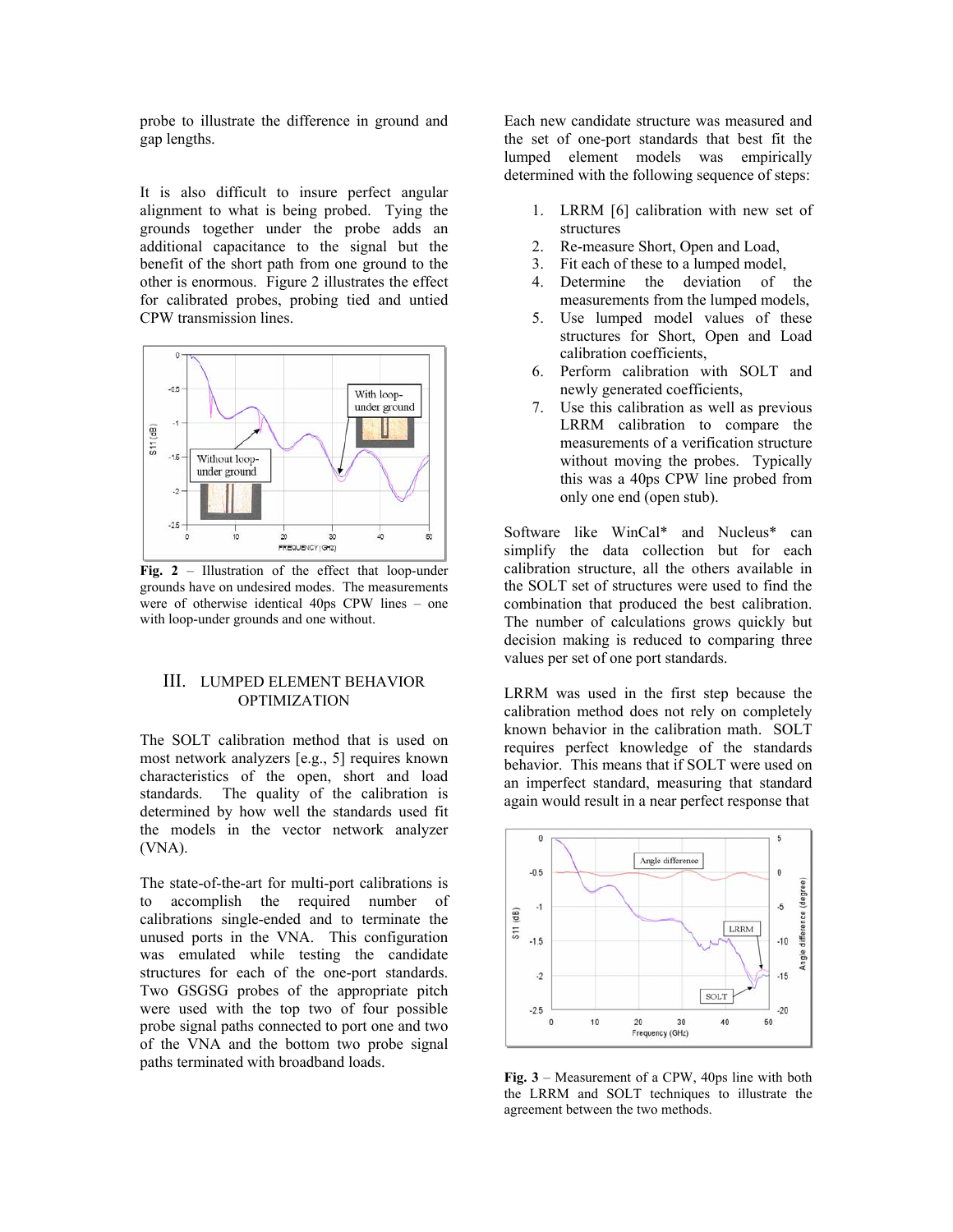\* WinCal and Nucleus are commercial software developed by Cascade Microtech, Inc.

is limited only by the repeatability of the measurement system and probe placement. In figure 3 above, the 40ps open stub of the 100 to 125 micron pitch, GSGSG configuration ISS is measured with both the LRRM and SOLT techniques.

The open has typically been measured by raising the probes into the air 200 microns or more above the wafer. This results in an extremely repeatable measurement since probe placement is not an issue. However, with loop-under grounds on all the other standards, the difference in the first pass qualification with LRRM as mentioned in step 4 above determined that the open pads with loop-under grounds provides superior results.

#### IV. OTHER MODE DAMPENING **STRUCTURES**

The loop-under grounds short the conversion of energy from coplanar to slot line mode very close to the probe tip. However, the larger a structure becomes and the higher the frequency, the more likely another mode will be excited. For this reason, the use of microwave absorber is recommended for the dual ISSs at higher frequencies. The microwave absorber used has a non-unity relative permeability at microwave frequencies. Energy that is excited in, for instance, the microstrip mode [7] which relies on a reflective, metallic back surface of the calibration substrate is at least partially absorbed. A measured difference is illustrated in figure 4.



**Fig. 4** – Comparison of the measurement of a two picosecond CPW thru with and without microwave absorber under the ISS.

Another mode dampening technique is to use thin film resistors on the edges of the calibration structures to terminate mode or resonant energy. As the structures get larger they resonate at lower frequencies. The GSGSG configuration at 250 micron pitch is the largest of all the ISSs developed in this work. The pitch and balanced ground widths on the double-CPW structure set the length of each calibration structure at 1400 microns and the width is set by the thru delay and loop-under grounds and is 525 microns. Figure 5 shows three of the calibration structures with the width going left to right and the length up and down for the metal structure only. This structure can be made to resonate if stimulated properly and the resonant frequency is near 33GHz. If the length were not 1400 microns but longer, the resulting line on 25 mil alumina would have a microstrip characteristic impedance of around 56 ohms. The resonance of the 1400 by 525 micron structure can be eliminated by terminating the end of the structure with a 56 ohm thin film resistor as in the illustration below. In this case, black is metal and grey is 50 ohms per square thin film resistor.